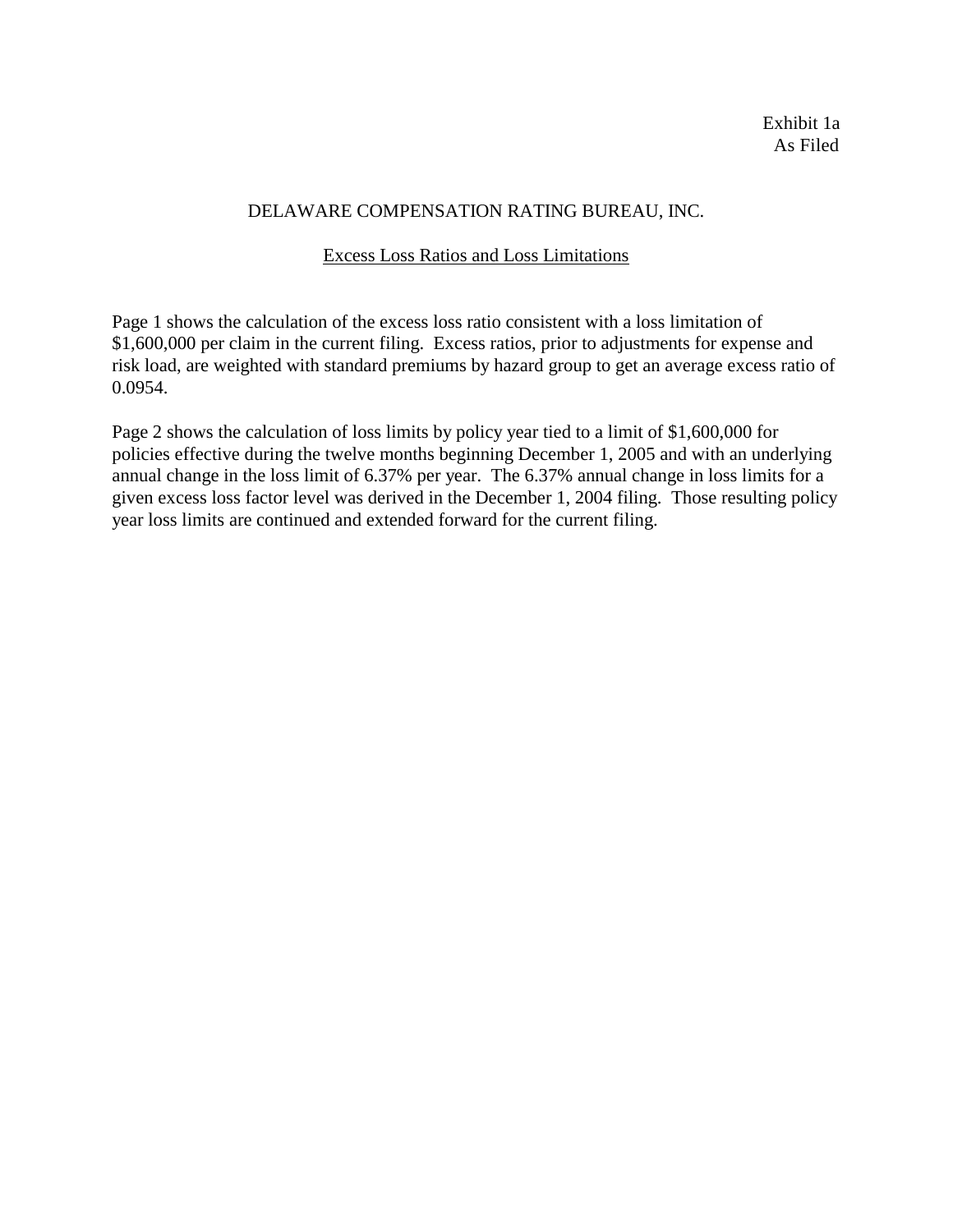## **Delaware December 1, 2005 Rate & Loss Cost Filing Average Excess Ratio for Losses Limited at \$1,600,000**

| Hazard<br>Group | Standard<br>Earned<br>Premium <sup>*</sup>            | Average Excess<br>Ratio **<br>\$1,600,000 |  |
|-----------------|-------------------------------------------------------|-------------------------------------------|--|
| Ш<br>Ш<br>IV    | 1,724,681<br>271,218,276<br>233,012,080<br>13,358,515 | 0.0651<br>0.0744<br>0.1165<br>0.1570      |  |
| <b>TOTAL</b>    | 519,313,552                                           | 0.0954                                    |  |

\* Exhibit 17-A, page 2, exhibit I - three year premiums

\*\* Exhibit 17-A, pages exhibits VIII a-d, column (1) before adjustment for PLR and risk load